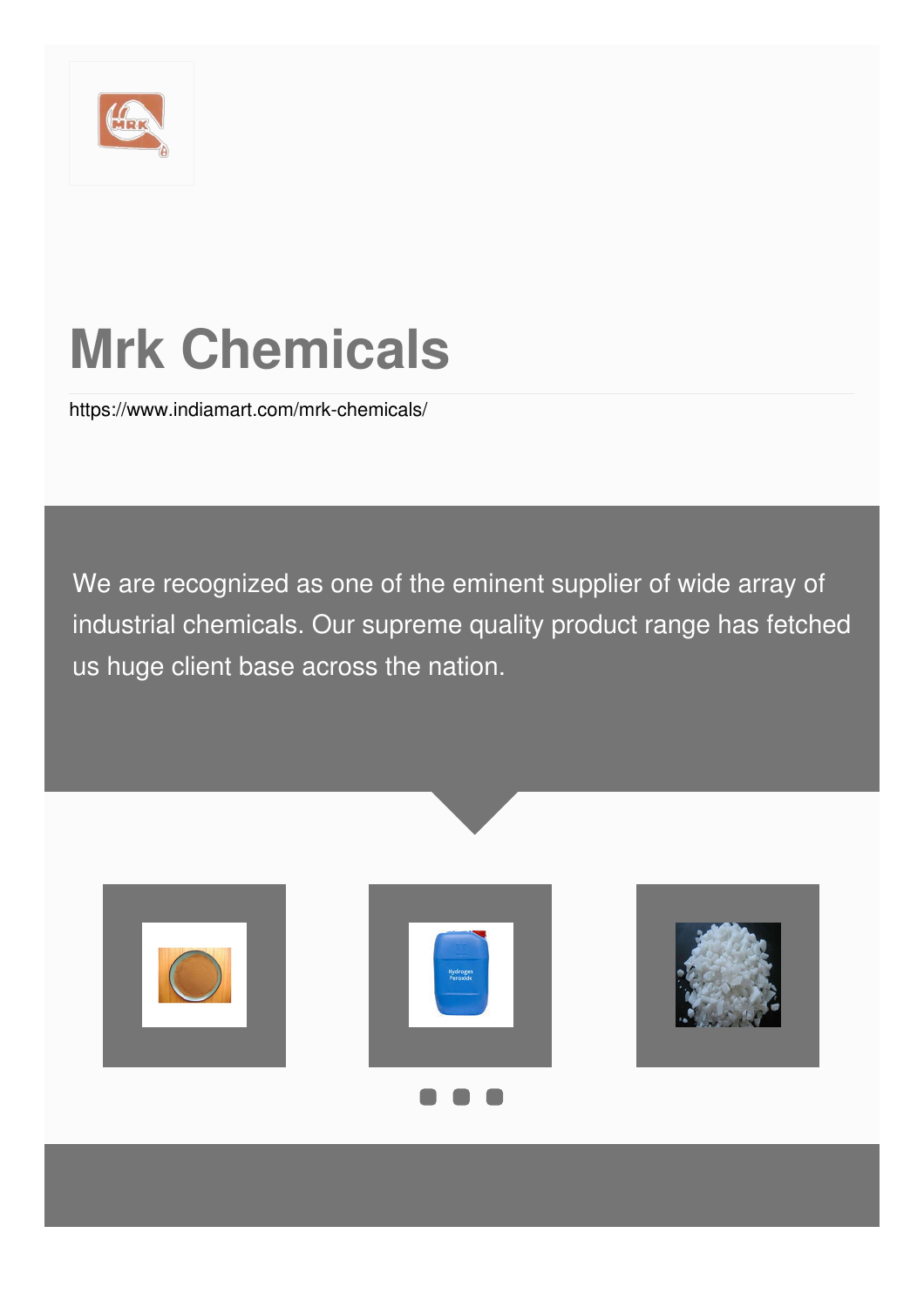#### About Us

**Mrk Chemicals** was established a few years back in **1983**, as a partnership firm, located at **Kolkata, West Bengal**. Our company is counted among the prominent names of the industry engaged in supplying supreme quality industrial cleaning chemicals. To ensure quality product range is delivered at our client's end, we procure our entire **Industrial Chemicals** range under the supervision of our quality controllers from the trustworthy chemical supplier and vendors of the market. The wide assortment of industrial chemicals offering industrial chemicals offered by us is **Naphthalene Sulfonate Powder, Soda Ash, Sodium Aluminate, Fluorspar Lump, Sodium Lignosulphonate** and many more. Our strict adherence to prescribed quality norms has enabled us to deliver a defectfree range of products in the market. Our entire product range is highly applauded across the nation for its quality and features like purity, effectiveness, pH value and shelf life. We have been able to achieve a remarkable position in the industry, under the able guidance and supervision of our mentor **Mr. Jitendra Parekh**. His continuous efforts and vast industry experience enabled us to serve various sectors of the pharmaceutical, textile, hydro and numerous other industries successfully. His strict adherence to transparent business dealing and ethical business practices has fetched the company a strong client base across the nation. We supply...

> **For more information, please visit** <https://www.indiamart.com/mrk-chemicals/profile.html>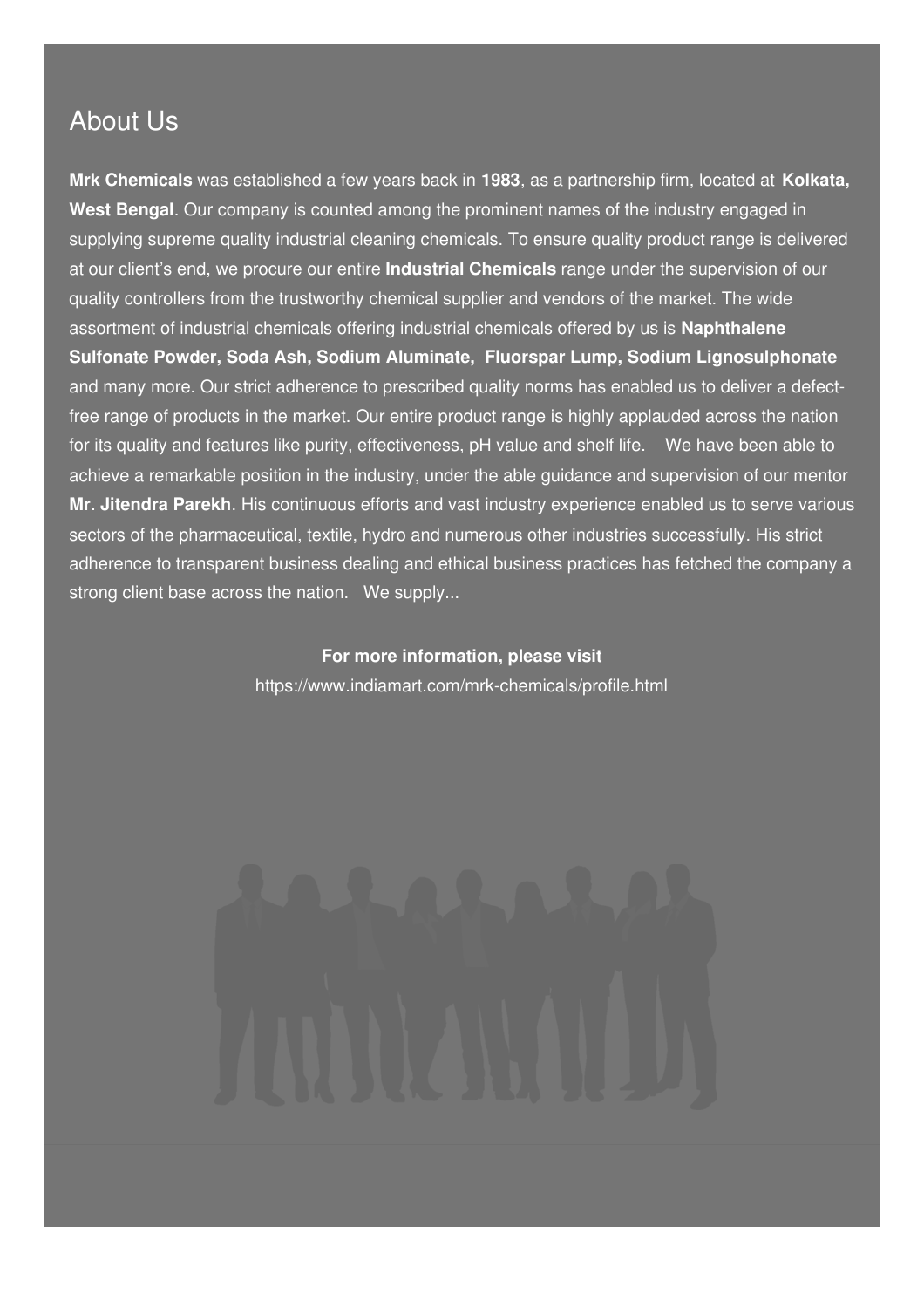#### **INDUSTRIAL CHEMICAL POWDER**



Sodium Lignosulphonate **Aluminium Sulphate** 





mono Aluminium Phosphate **Sodium Lignosulfonate** 

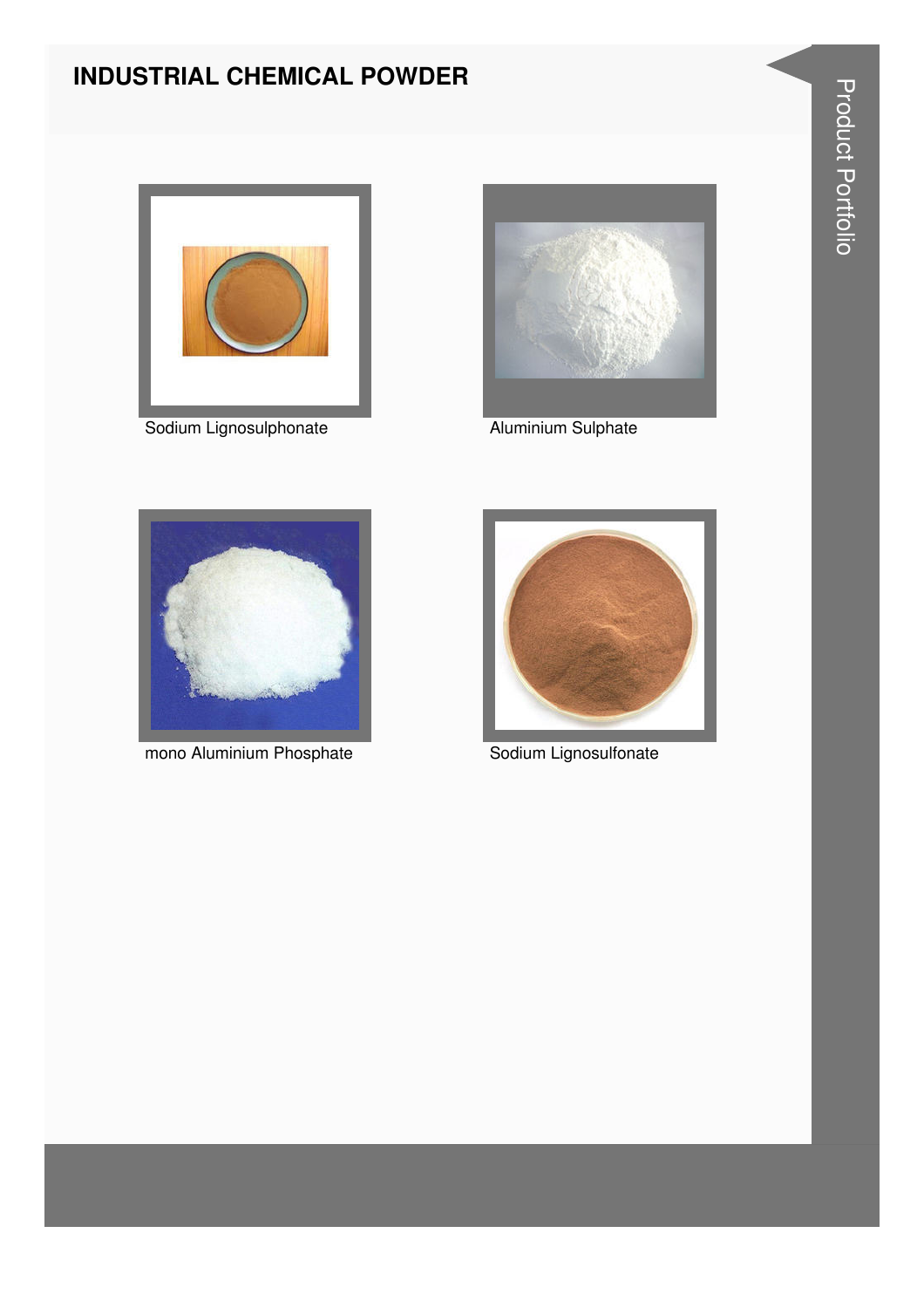### **INDUSTRIAL LIQUID CHEMICAL**











Phosphoric Acid Triethanolamine Chemical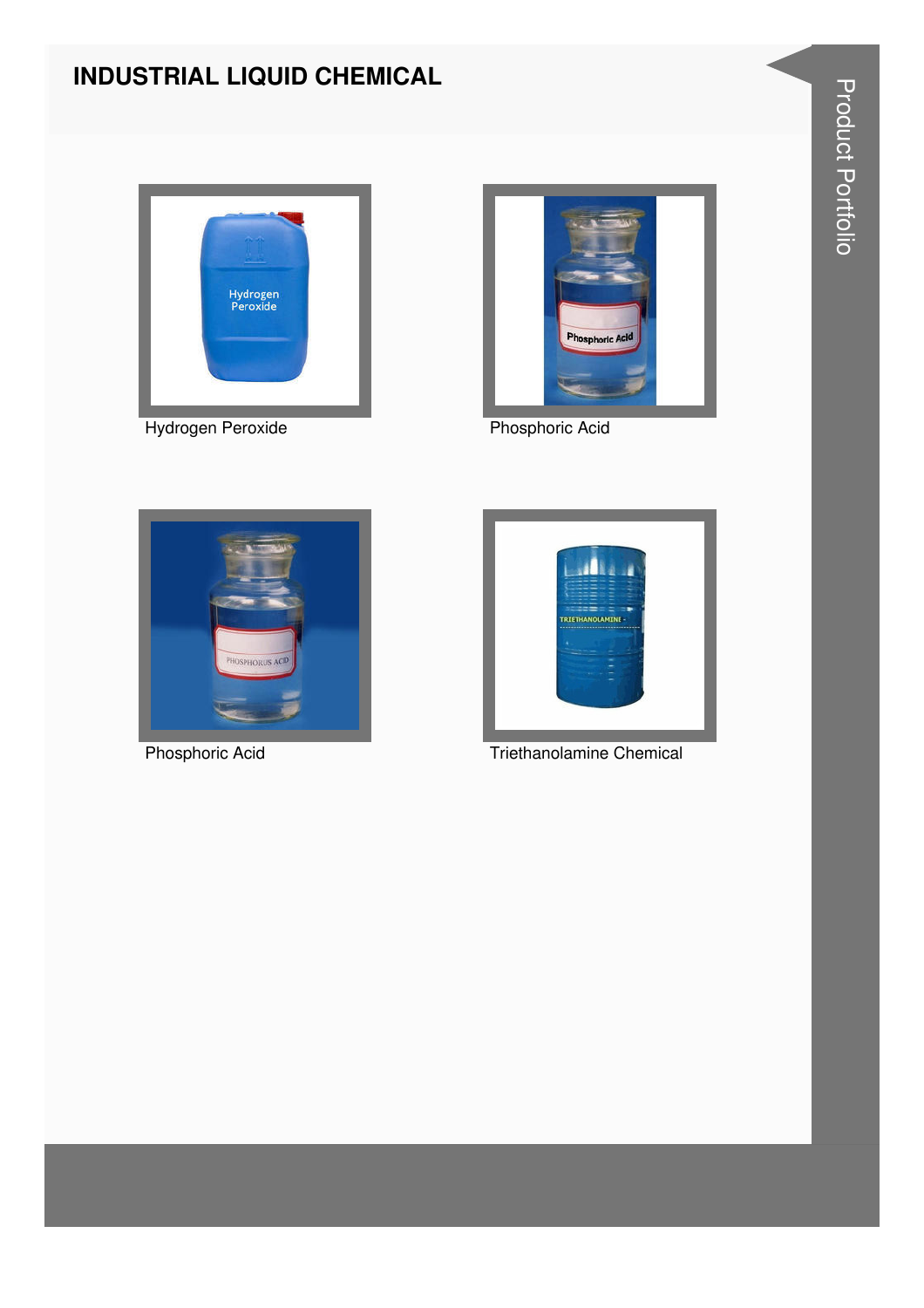#### **OTHER PRODUCTS:**





Boric Acid Powder Non Ferric Alum Liquid



Non Ferric Alum **Calcium Nitrate** 

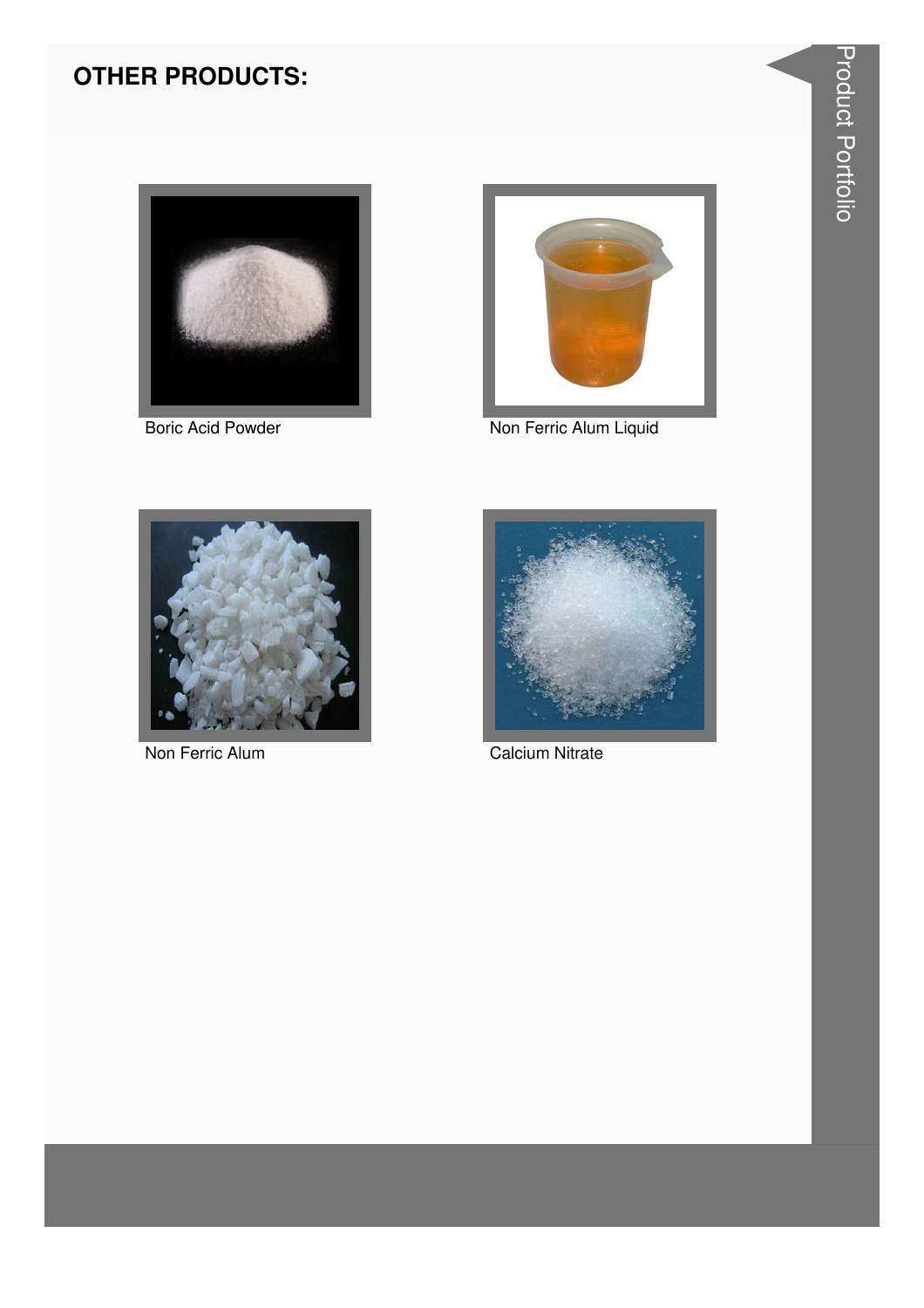#### **OTHER PRODUCTS:**





Stearic Acid **Stearic Acid** Sodium Hypochlorite





Fluorspar Lump Caustic Soda Flakes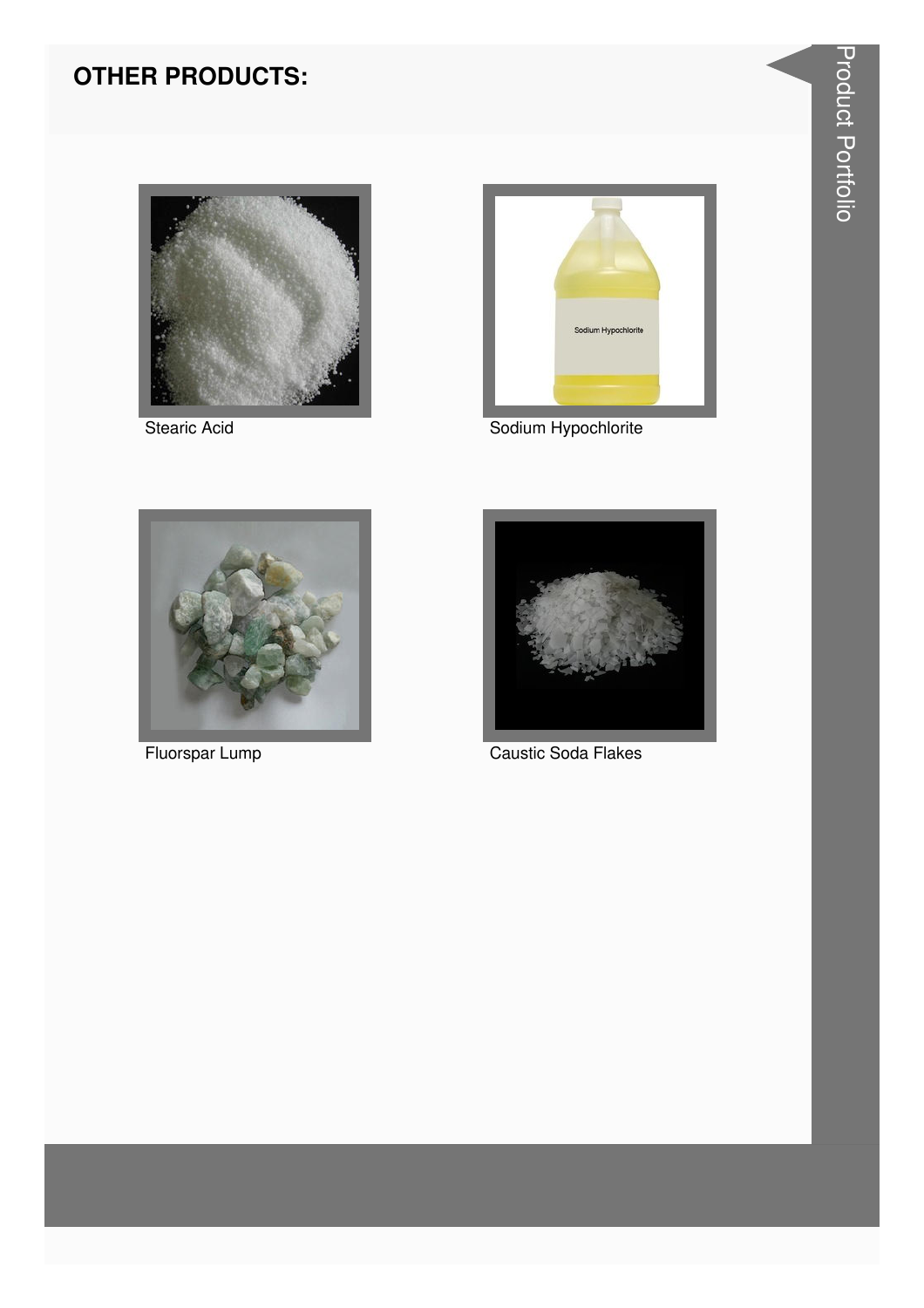## Factsheet

| Year of Establishment            | : 1983                            |
|----------------------------------|-----------------------------------|
| <b>Nature of Business</b>        | : Exporter and Wholesale Supplier |
| <b>Total Number of Employees</b> | $\therefore$ Upto 10 People       |